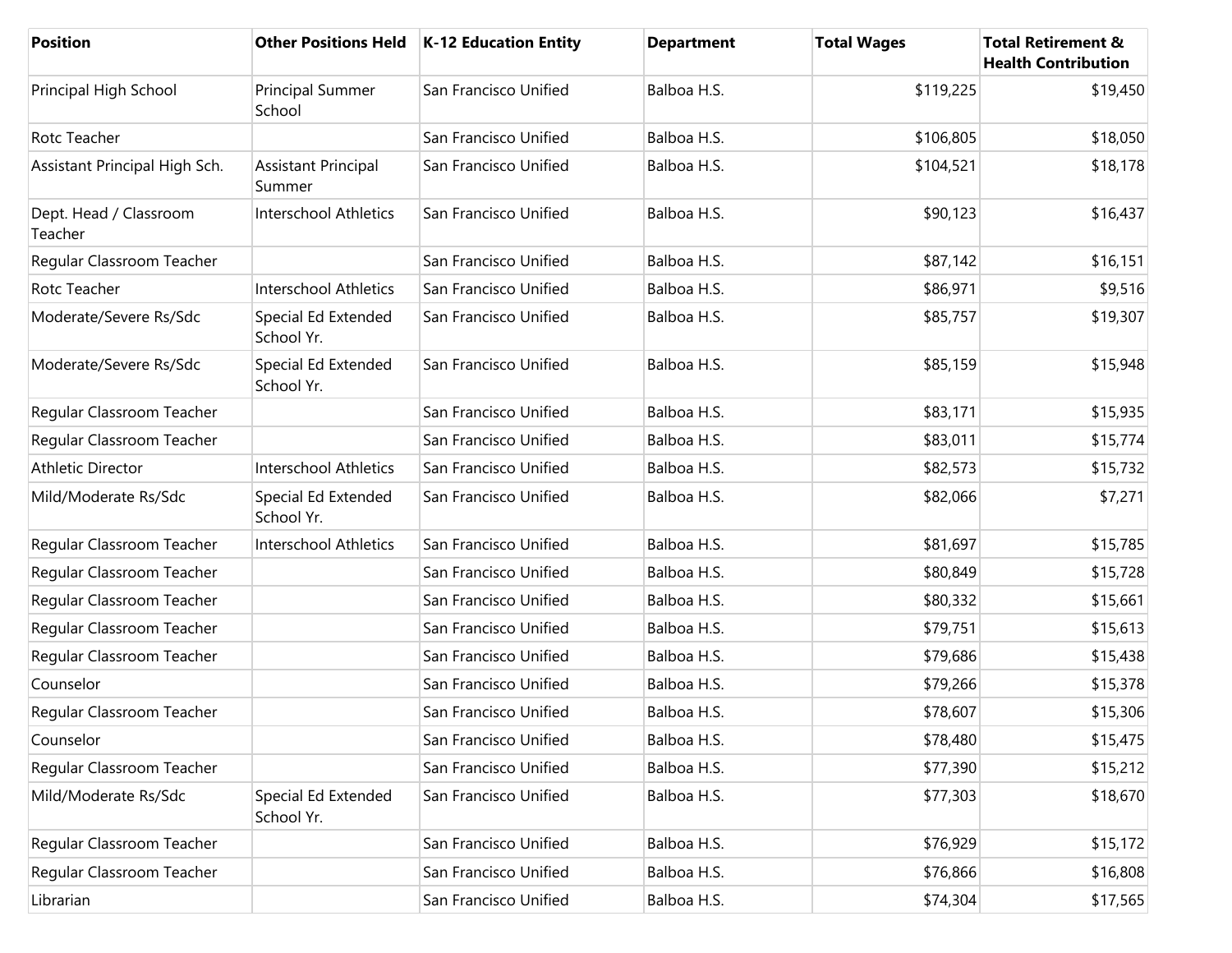| Dept. Head / Classroom<br>Teacher    |                                                                                | San Francisco Unified | Balboa H.S. | \$72,390 | \$14,772 |
|--------------------------------------|--------------------------------------------------------------------------------|-----------------------|-------------|----------|----------|
| Counselor                            |                                                                                | San Francisco Unified | Balboa H.S. | \$72,060 | \$14,702 |
| Regular Classroom Teacher            |                                                                                | San Francisco Unified | Balboa H.S. | \$71,953 | \$14,699 |
| Mild/Mod Teacher Sdc Only<br>(No Au) |                                                                                | San Francisco Unified | Balboa H.S. | \$71,552 | \$14,688 |
| Dept. Head / Classroom<br>Teacher    |                                                                                | San Francisco Unified | Balboa H.S. | \$71,165 | \$17,440 |
| Regular Classroom Teacher            |                                                                                | San Francisco Unified | Balboa H.S. | \$69,232 | \$14,439 |
| Regular Classroom Teacher            | Regular Classroom<br>Teacher                                                   | San Francisco Unified | Balboa H.S. | \$68,648 | \$15,094 |
| Regular Classroom Teacher            |                                                                                | San Francisco Unified | Balboa H.S. | \$67,583 | \$14,318 |
| Regular Classroom Teacher            |                                                                                | San Francisco Unified | Balboa H.S. | \$67,384 | \$14,256 |
| Regular Classroom Teacher            |                                                                                | San Francisco Unified | Balboa H.S. | \$67,099 | \$16,916 |
| Regular Classroom Teacher            | Interschool Athletics                                                          | San Francisco Unified | Balboa H.S. | \$67,056 | \$14,240 |
| Dept. Head / Classroom<br>Teacher    |                                                                                | San Francisco Unified | Balboa H.S. | \$66,556 | \$14,166 |
| Moderate/Severe Rs/Sdc               | Special Ed Extended<br>School Yr.,<br>Homebound / Hospital<br>Services Teacher | San Francisco Unified | Balboa H.S. | \$66,341 | \$11,609 |
| 1092 It Operator Support<br>Admin II |                                                                                | San Francisco Unified | Balboa H.S. | \$65,143 | \$24,563 |
| Regular Classroom Teacher            |                                                                                | San Francisco Unified | Balboa H.S. | \$65,017 | \$14,023 |
| Dept. Head / Classroom<br>Teacher    |                                                                                | San Francisco Unified | Balboa H.S. | \$64,456 | \$14,111 |
| Teacher Sab Leave                    |                                                                                | San Francisco Unified | Balboa H.S. | \$63,926 | \$13,777 |
| Teacher Sab Leave                    |                                                                                | San Francisco Unified | Balboa H.S. | \$63,926 | \$13,777 |
| Dept. Head / Classroom<br>Teacher    |                                                                                | San Francisco Unified | Balboa H.S. | \$63,901 | \$14,229 |
| Dept. Head / Classroom<br>Teacher    | Interschool Athletics                                                          | San Francisco Unified | Balboa H.S. | \$63,766 | \$14,045 |
| Regular Classroom Teacher            |                                                                                | San Francisco Unified | Balboa H.S. | \$63,280 | \$17,305 |
| Regular Classroom Teacher            |                                                                                | San Francisco Unified | Balboa H.S. | \$63,069 | \$13,998 |
| Regular Classroom Teacher            |                                                                                | San Francisco Unified | Balboa H.S. | \$62,679 | \$14,395 |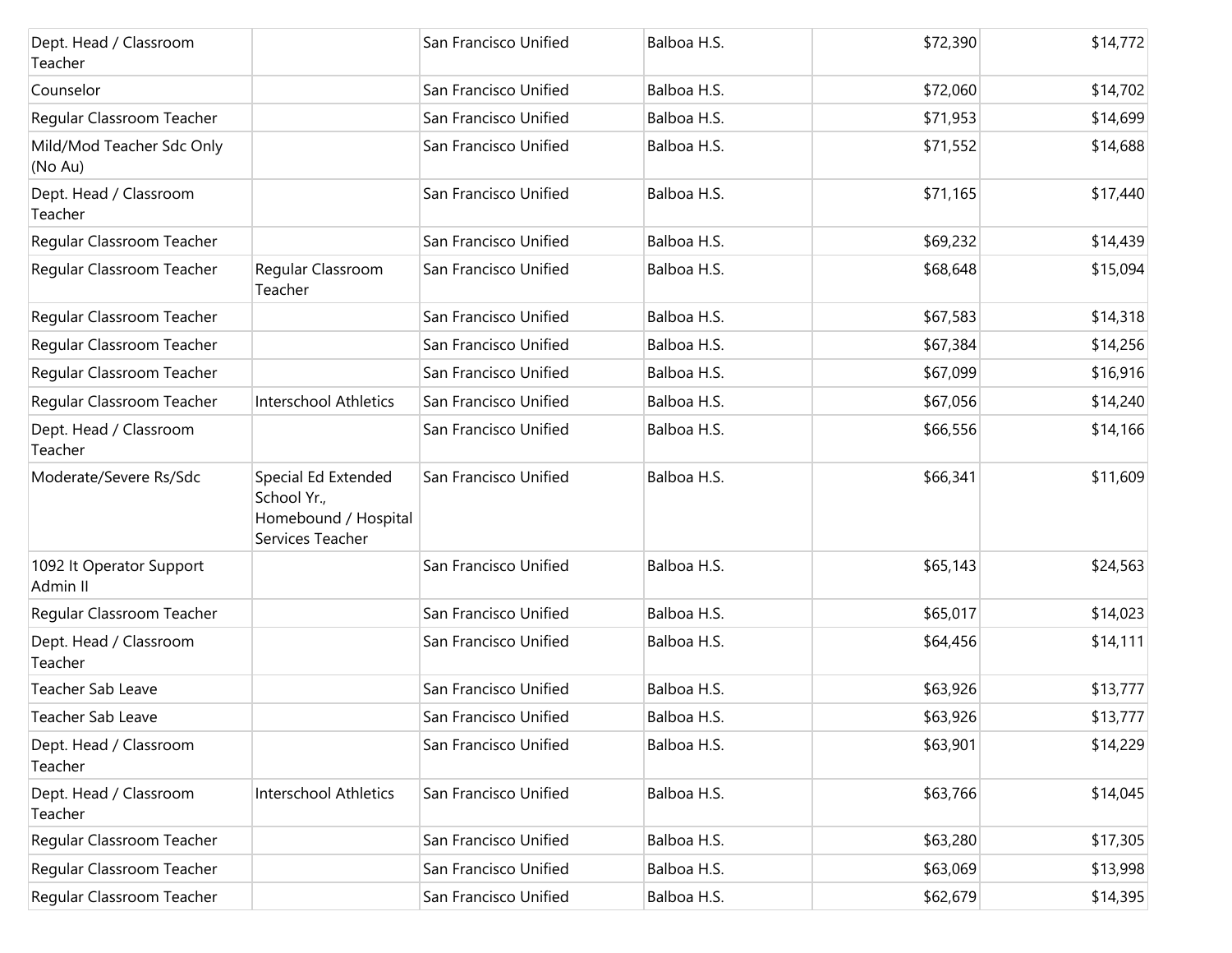| Regular Classroom Teacher         |                                   | San Francisco Unified | Balboa H.S. | \$62,168 | \$13,906 |
|-----------------------------------|-----------------------------------|-----------------------|-------------|----------|----------|
| <b>Head Counselor</b>             | <b>Interschool Athletics</b>      | San Francisco Unified | Balboa H.S. | \$61,782 | \$13,731 |
| Regular Classroom Teacher         | Interschool Athletics             | San Francisco Unified | Balboa H.S. | \$61,283 | \$6,988  |
| Principal High School             |                                   | San Francisco Unified | Balboa H.S. | \$60,683 | \$10,667 |
| Regular Classroom Teacher         |                                   | San Francisco Unified | Balboa H.S. | \$60,197 | \$13,741 |
| Dept. Head / Classroom<br>Teacher |                                   | San Francisco Unified | Balboa H.S. | \$60,048 | \$13,576 |
| Mild/Mod Rs/Sdc (No Autism)       | Special Ed Extended<br>School Yr. | San Francisco Unified | Balboa H.S. | \$59,541 | \$13,518 |
| Peer Resource Teacher             |                                   | San Francisco Unified | Balboa H.S. | \$59,271 | \$15,517 |
| Regular Classroom Teacher         |                                   | San Francisco Unified | Balboa H.S. | \$58,995 | \$13,431 |
| Regular Classroom Teacher         |                                   | San Francisco Unified | Balboa H.S. | \$58,454 | \$13,377 |
| Regular Classroom Teacher         |                                   | San Francisco Unified | Balboa H.S. | \$57,179 | \$13,259 |
| Senior Clerk Typist               | Senior Clerk Typist               | San Francisco Unified | Balboa H.S. | \$57,163 | \$27,696 |
| Regular Classroom Teacher         |                                   | San Francisco Unified | Balboa H.S. | \$57,052 | \$13,257 |
| Mild/Moderate Rs/Sdc              | Special Ed Extended<br>School Yr. | San Francisco Unified | Balboa H.S. | \$56,520 | \$12,860 |
| Regular Classroom Teacher         |                                   | San Francisco Unified | Balboa H.S. | \$55,577 | \$6,463  |
| Secondary Music Teacher           |                                   | San Francisco Unified | Balboa H.S. | \$54,688 | \$13,028 |
| Regular Classroom Teacher         |                                   | San Francisco Unified | Balboa H.S. | \$54,586 | \$16,302 |
| Custodian                         |                                   | San Francisco Unified | Balboa H.S. | \$54,338 | \$30,272 |
| Custodian                         |                                   | San Francisco Unified | Balboa H.S. | \$54,231 | \$30,443 |
| Custodian                         |                                   | San Francisco Unified | Balboa H.S. | \$52,476 | \$29,938 |
| <b>Head Counselor</b>             |                                   | San Francisco Unified | Balboa H.S. | \$51,774 | \$9,210  |
| Regular Classroom Teacher         |                                   | San Francisco Unified | Balboa H.S. | \$50,556 | \$8,917  |
| Assistant Principal High Sch.     |                                   | San Francisco Unified | Balboa H.S. | \$49,874 | \$9,695  |
| Senior Clerk Typist               |                                   | San Francisco Unified | Balboa H.S. | \$48,863 | \$25,654 |
| Senior Clerk Typist               |                                   | San Francisco Unified | Balboa H.S. | \$48,540 | \$18,955 |
| Assistant Principal High Sch.     |                                   | San Francisco Unified | Balboa H.S. | \$48,213 | \$8,399  |
| Regular Classroom Teacher         | <b>Summer Session</b><br>Teacher  | San Francisco Unified | Balboa H.S. | \$48,080 | \$12,465 |
| Secondary Art Teacher             |                                   | San Francisco Unified | Balboa H.S. | \$47,569 | \$5,768  |
| Secondary Music Teacher           |                                   | San Francisco Unified | Balboa H.S. | \$47,555 | \$4,625  |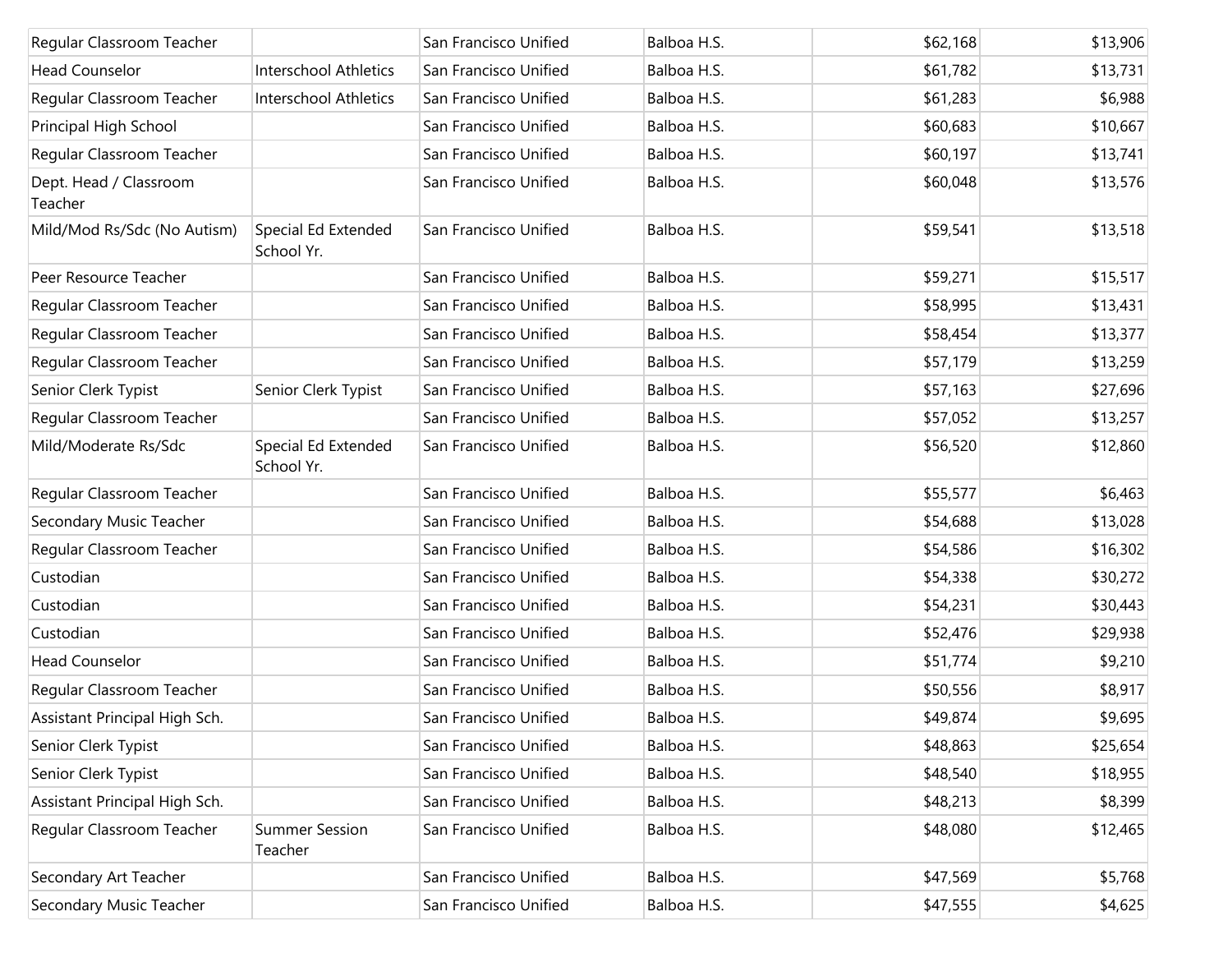| Security-Campus                                  | Custodian                         | San Francisco Unified | Balboa H.S. | \$46,736 | \$7,463  |
|--------------------------------------------------|-----------------------------------|-----------------------|-------------|----------|----------|
| <b>Teacher Sab Leave</b>                         |                                   | San Francisco Unified | Balboa H.S. | \$46,545 | \$12,298 |
| Dept. Head / Classroom<br>Teacher                |                                   | San Francisco Unified | Balboa H.S. | \$46,142 | \$8,613  |
| Regular Classroom Teacher                        |                                   | San Francisco Unified | Balboa H.S. | \$45,187 | \$9,926  |
| Mild/Mod Rs/Sdc (No Autism)                      |                                   | San Francisco Unified | Balboa H.S. | \$45,005 | \$7,870  |
| Regular Classroom Teacher                        |                                   | San Francisco Unified | Balboa H.S. | \$44,368 | \$8,367  |
| Mild/Moderate Rs/Sdc                             | Sped Ia Sh - All Impair           | San Francisco Unified | Balboa H.S. | \$43,266 | \$11,885 |
| Custodian                                        | Custodian                         | San Francisco Unified | Balboa H.S. | \$42,364 | \$21,824 |
| Family Liaison - Cantonese                       |                                   | San Francisco Unified | Balboa H.S. | \$41,399 | \$7,645  |
| Regular Classroom Teacher                        |                                   | San Francisco Unified | Balboa H.S. | \$38,963 | \$3,763  |
| Mild/Moderate Rs/Sdc                             | Interschool Athletics             | San Francisco Unified | Balboa H.S. | \$36,946 | \$7,797  |
| Health Worker II                                 |                                   | San Francisco Unified | Balboa H.S. | \$35,717 | \$15,811 |
| Sped Ia Sh - All Impair                          | Sped Ia Sh - All Impair           | San Francisco Unified | Balboa H.S. | \$34,365 | \$11,119 |
| Sped Para Community Access/T Sped Para Community | Access/T                          | San Francisco Unified | Balboa H.S. | \$33,755 | \$10,519 |
| Sped Para Community Access/T Sped Para Community | Access/T                          | San Francisco Unified | Balboa H.S. | \$33,516 | \$7,835  |
| Sped Ia Sh - All Impair                          | Sped Ia Sh - All Impair           | San Francisco Unified | Balboa H.S. | \$33,430 | \$7,834  |
| Inst/Aide Second-Basic Skills                    |                                   | San Francisco Unified | Balboa H.S. | \$33,138 | \$15,502 |
| Security-Campus                                  |                                   | San Francisco Unified | Balboa H.S. | \$32,537 | \$7,811  |
| Sped Ia Sh - All Impair                          | Sped Ia Sh - All Impair           | San Francisco Unified | Balboa H.S. | \$32,406 | \$7,954  |
| Sped Ia Sh - All Impair                          | Sped Ia Sh - All Impair           | San Francisco Unified | Balboa H.S. | \$32,288 | \$10,520 |
| Counselor                                        |                                   | San Francisco Unified | Balboa H.S. | \$31,187 | \$7,934  |
| Security-Campus                                  |                                   | San Francisco Unified | Balboa H.S. | \$30,777 | \$7,811  |
| Senior Clerk Typist                              |                                   | San Francisco Unified | Balboa H.S. | \$30,445 | \$11,167 |
| Mild/Moderate Rs/Sdc                             |                                   | San Francisco Unified | Balboa H.S. | \$30,361 | \$3,258  |
| Security-Campus                                  |                                   | San Francisco Unified | Balboa H.S. | \$29,804 | \$7,039  |
| Inst/Aide Sec. Basic: Cantonese                  |                                   | San Francisco Unified | Balboa H.S. | \$29,353 | \$7,811  |
| Sped Ia Sh - All Impair                          | Sped Ia Sh - All Impair           | San Francisco Unified | Balboa H.S. | \$29,291 | \$10,329 |
| Regular Classroom Teacher                        |                                   | San Francisco Unified | Balboa H.S. | \$29,283 | \$7,116  |
| Regular Classroom Teacher                        | Day-To-Day Student<br>Teacher Sub | San Francisco Unified | Balboa H.S. | \$28,811 | \$5,000  |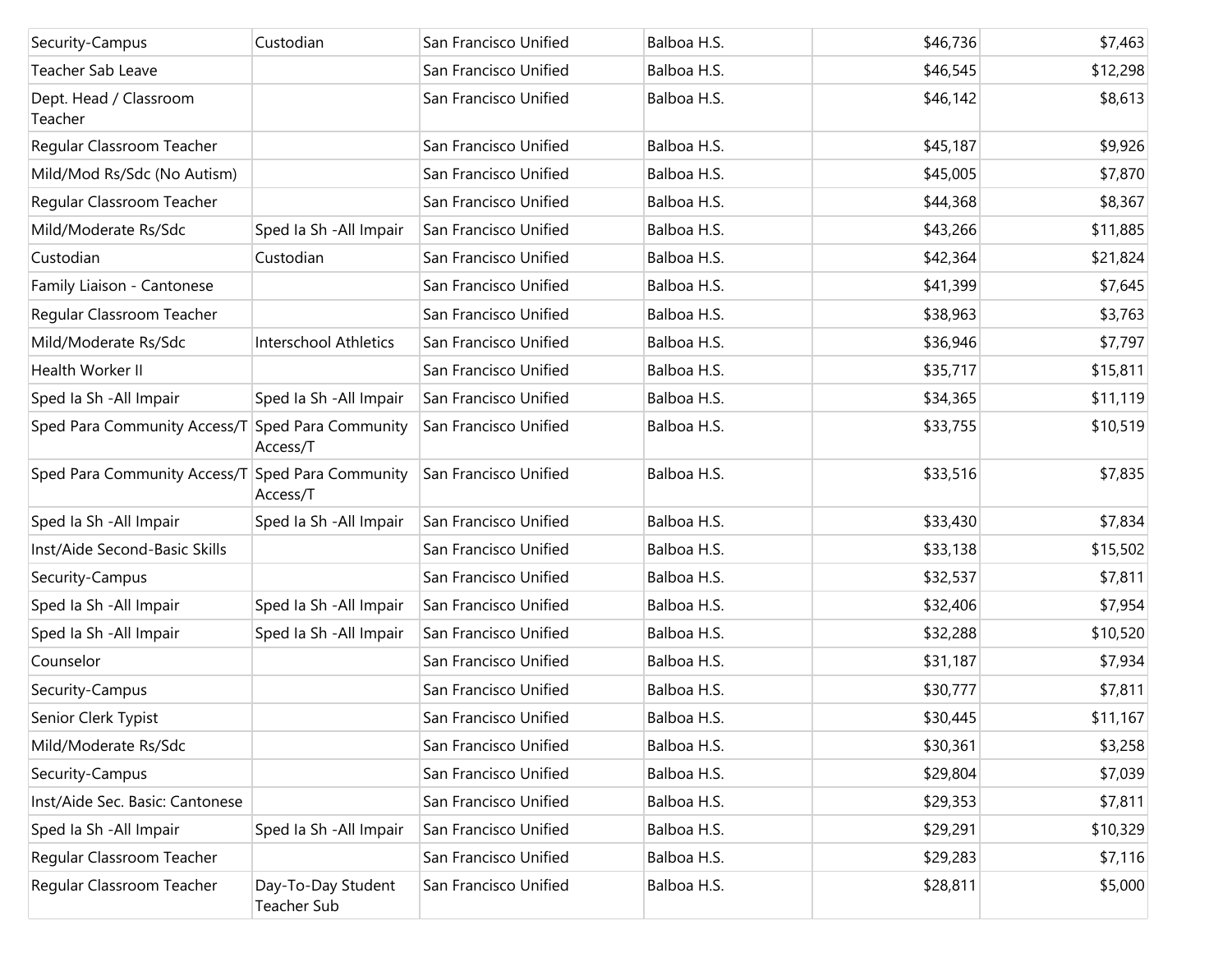| Sp/Ed. la Non-Sh I: Cantonese                        |                                                                | San Francisco Unified | Balboa H.S. | \$27,621 | \$7,645  |
|------------------------------------------------------|----------------------------------------------------------------|-----------------------|-------------|----------|----------|
| Security-Campus                                      | Interschool Athletics                                          | San Francisco Unified | Balboa H.S. | \$27,510 | \$1,045  |
| Sped Ia Sh - All Impair                              |                                                                | San Francisco Unified | Balboa H.S. | \$27,430 | \$7,645  |
| Regular Classroom Teacher                            | Day-To-Day Sub,<br><b>Summer Session</b><br>Teacher            | San Francisco Unified | Balboa H.S. | \$27,109 | \$4,472  |
| Sped Ia Sh - All Impair                              | Sped Ia Sh - All Impair                                        | San Francisco Unified | Balboa H.S. | \$27,041 | \$7,692  |
| Regular Classroom Teacher                            |                                                                | San Francisco Unified | Balboa H.S. | \$26,727 | \$3,663  |
| Sped Ia Sh - All Impair                              |                                                                | San Francisco Unified | Balboa H.S. | \$26,389 | \$7,645  |
| Sped Para Community Access/T   Instructional Aide II | Spec Ed, Sped Ia Sh -<br>All Impair                            | San Francisco Unified | Balboa H.S. | \$25,305 | \$7,644  |
| Sped Ia Sh - All Impair                              | Instructional Aide II                                          | San Francisco Unified | Balboa H.S. | \$25,187 | \$7,645  |
| Sped Ia Sh - All Impair                              | Sped Ia Sh - All Impair                                        | San Francisco Unified | Balboa H.S. | \$25,145 | \$8,048  |
| Sped Ia Sh - All Impair                              | Sped Ia Sh - All Impair                                        | San Francisco Unified | Balboa H.S. | \$24,779 | \$7,645  |
| Regular Classroom Teacher                            |                                                                | San Francisco Unified | Balboa H.S. | \$24,710 | \$5,231  |
| Sped la Sh - All Impair                              |                                                                | San Francisco Unified | Balboa H.S. | \$23,891 | \$7,692  |
| Senior Clerk Typist                                  |                                                                | San Francisco Unified | Balboa H.S. | \$23,878 | \$6,230  |
| Regular Classroom Teacher                            | Day-To-Day Sub                                                 | San Francisco Unified | Balboa H.S. | \$23,488 | \$5,141  |
| Regular Classroom Teacher                            |                                                                | San Francisco Unified | Balboa H.S. | \$23,041 | \$5,052  |
| Mild/Mod Rs/Sdc (No Autism)                          |                                                                | San Francisco Unified | Balboa H.S. | \$22,599 | \$5,005  |
| Mild/Moderate Rs/Sdc                                 |                                                                | San Francisco Unified | Balboa H.S. | \$19,385 | \$4,660  |
| Sped Ia Sh - All Impair                              |                                                                | San Francisco Unified | Balboa H.S. | \$19,160 | \$7,645  |
| Senior Clerk Typist                                  |                                                                | San Francisco Unified | Balboa H.S. | \$19,007 | \$13,312 |
| Inst/Aide Second Basic: Spanish                      |                                                                | San Francisco Unified | Balboa H.S. | \$18,477 | \$475    |
| Seia Sh Imp: Spanish                                 | Sped Ia Sh - All Impair,<br>Inst/Aide Second Basic:<br>Spanish | San Francisco Unified | Balboa H.S. | \$18,161 | \$844    |
| Counselor                                            |                                                                | San Francisco Unified | Balboa H.S. | \$18,124 | \$3,880  |
| Regular Classroom Teacher                            |                                                                | San Francisco Unified | Balboa H.S. | \$17,632 | \$4,472  |
| Senior Clerk Typist                                  | Senior Clerk Typist                                            | San Francisco Unified | Balboa H.S. | \$15,461 | \$117    |
| Sped Ia Sh - All Impair                              | Sped Ia Sh - All Impair                                        | San Francisco Unified | Balboa H.S. | \$14,141 | \$4,613  |
| Sped la Sh - All Impair                              |                                                                | San Francisco Unified | Balboa H.S. | \$12,139 | \$5,172  |